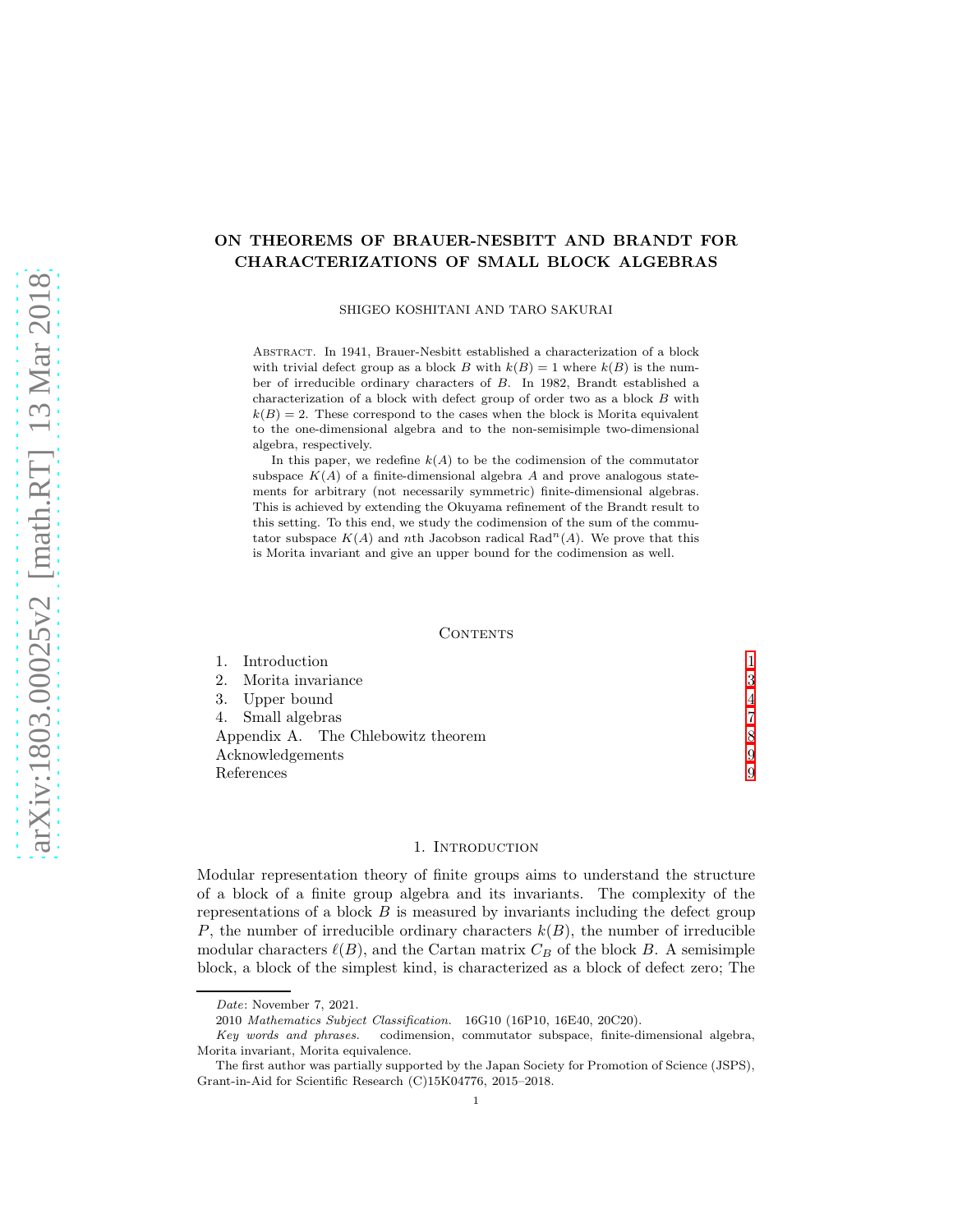characterization has the following equivalent condition, which was essentially due to Brauer-Nesbitt [\[4,](#page-8-2) Section 11].

$$
(1.1) \t\t P \cong 1 \iff k(B) = 1.
$$

A few decades later Brandt [\[2,](#page-8-3) Theorem A] proved similar.

(1.2)  $P \cong \mathbb{Z}/2\mathbb{Z} \iff k(B) = 2 \text{ (and } \ell(B) = 1).$ 

This condition characterizes a block that is Morita equivalent to the group algebra of  $\mathbb{Z}/2\mathbb{Z}$ . For textbook accounts for these, see the Landrock textbook [\[11,](#page-8-4) Section I.16]. We call a block B small if  $k(B)$  is small.

The aim of this paper is to gain a better understanding of the above results by generalizing to arbitrary finite-dimensional algebras. Throughout this paper, A denotes a finite-dimensional algebra over a field F and  $\{S_i \mid 1 \leq i \leq \ell(A)\}\$ a complete set of pairwise non-isomorphic simple right A-modules. An obstacle for generalization is that there is no established notion of  $k(A)$ . To overcome this difficulty we introduce the following definition.

**Definition 1.1.** Let  $K(A)$  be the *commutator subspace* of A (i.e., the F-subspace of A spanned by  $xy - yx$  for all  $x, y \in A$ ). Then we define

$$
(1.3) \t\t k(A) \coloneqq \operatorname{codim} K(A).
$$

The new definition of  $k(A)$  for an algebra A coincides with the old  $k(B)$  for a block B by Külshammer [\[8,](#page-8-5) Lemma A(ii)]. Hence  $k(A)$  is supposed to measure the complexity of the representations of the algebra A. Indeed, we are able to prove that this is the case if  $k(A)$  is small.

<span id="page-1-3"></span><span id="page-1-1"></span>**Theorem 1.2** (See also Theorem [A.1\)](#page-7-1). Suppose that F is a splitting field for A. Then the following statements are equivalent.

- <span id="page-1-4"></span>(i) A is Morita equivalent to F.
- (ii)  $k(A) = 1$ .

<span id="page-1-5"></span><span id="page-1-2"></span>**Theorem 1.3** (See also Theorem [A.1\)](#page-7-1). Suppose that F is a splitting field for A. Then the following statements are equivalent.

- <span id="page-1-6"></span>(i) A is Morita equivalent to  $F[X]/(X^2)$ .
- (ii)  $k(A) = 2$  and  $\ell(A) = 1$ .

Note that we cannot omit the condition  $\ell(A) = 1$  in the above (Note [4.4\)](#page-7-2). If, among others, A is non-semisimple symmetric then we can omit the condition (Proposition [4.5\)](#page-7-3). We also remark that a natural candidate  $k^*(A) := \dim Z(A)$ , the dimension of the center, does not work here. Consider the  $F$ -algebra  $T_n$  of lower triangular matrices of degree  $n \in \mathbb{N}$ . Then  $k^*(T_n) = 1$  and the analog is no longer true.

These theorems are obtained from a study of the codimension of the F-subspace of A defined by

(1.4) 
$$
KR^{n}(A) := K(A) + \mathrm{Rad}^{n}(A) \qquad (n \in \mathbb{N})
$$

where  $\text{Rad}^n(A)$  denotes the *n*th Jacobson radical of A. The following has been known for finite-dimensional symmetric algebras, while we extend it for arbitrary finite-dimensional algebras.

<span id="page-1-0"></span>**Theorem 1.4** (See also Note [3.5\)](#page-5-0). Suppose that F is a splitting field for A. Then the following holds.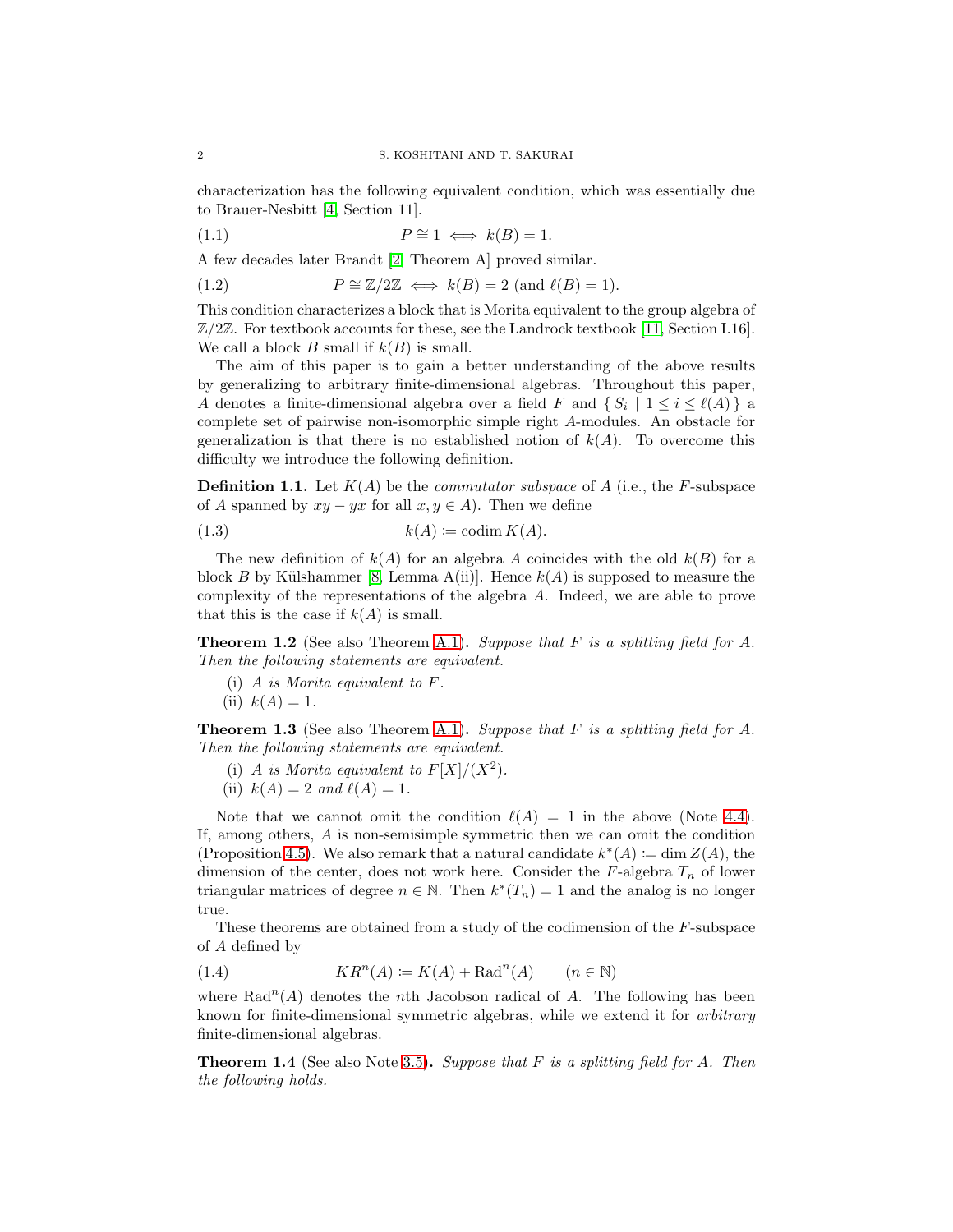- <span id="page-2-4"></span>(i) codim  $KR^1(A) = \ell(A)$ .
- <span id="page-2-3"></span><span id="page-2-2"></span>(ii) codim  $KR^2(A) = \ell(A) + \sum_{1 \le i \le \ell(A)} \dim \text{Ext}^1(S_i, S_i).$
- (iii)  $\ell(A) + \sum_{1 \leq i \leq \ell(A)} \dim \operatorname{Ext}^1(S_i, S_i) \leq k(A) \leq \operatorname{tr} C_A$ .

This paper is organized as follows. First, Section [2](#page-2-0) is devoted to prove Morita invariance (Theorem [2.1\)](#page-2-1). In Section [3,](#page-3-0) we establish an upper bound for the codimension of  $KR^n(A)$  in Theorem [3.4](#page-4-0) and prove Theorem [1.4.](#page-1-0) Finally, Section [4](#page-6-0) provides a characterization of truncated polynomial algebras (Theorem [4.2\)](#page-6-1) using Theorems [1.4](#page-1-0) and [2.1.](#page-2-1) Then characterizations of small algebras (Theorems [1.2](#page-1-1) and [1.3\)](#page-1-2) follow immediately.

## 2. Morita invariance

<span id="page-2-0"></span>This section is devoted to prove Morita invariance of the codimension of  $KR^n(A)$ . See also Sakurai [\[14,](#page-8-6) Theorem 2.3] for its "dual".

<span id="page-2-1"></span>**Theorem 2.1.** Let A and B be Morita equivalent finite-dimensional algebras over a field F. Then there is an F-linear isomorphism  $A/K(A) \to B/K(B)$  inducing the F-linear isomorphism  $A/KR^n(A) \to B/KR^n(B)$  for every  $n \in \mathbb{N}$ .

*Proof.* It suffices to prove the case for A and its basic algebra  $B = eAe$  because Morita equivalent basic algebras are isomorphic. Since the basic idempotent  $e \in A$ is full, there exist elements  $u_k, v_k \in A$  such that

$$
(2.1) \t\t\t 1 = \sum_{k} u_k ev_k.
$$

Then define F-linear maps

$$
A/K(A) \xrightarrow[\sigma]{\tau} B/K(B)
$$

by

$$
\tau(a + K(A)) = \sum_{k} ev_k au_k e + K(B) \qquad (a \in A)
$$
  

$$
\sigma(b + K(B)) = b + K(A) \qquad (b \in B).
$$

We claim that  $\tau$  and  $\sigma$  are well-defined and mutually inverse. Indeed, for  $x, y \in A$ we have

$$
\sum_{k} ev_{k}(xy - yx)u_{k}e = \sum_{k} ev_{k}xyu_{k}e - \sum_{l} ev_{l}yxu_{l}e
$$
\n
$$
= \sum_{k,l} ev_{k}xu_{l}ev_{l}yu_{k}e - \sum_{l,k} ev_{l}yu_{k}ev_{k}xu_{l}e
$$
\n
$$
= \sum_{k,l} ((ev_{k}xu_{l}e)(ev_{l}yu_{k}e) - (ev_{l}yu_{k}e)(ev_{k}xu_{l}e))
$$
\n
$$
\in K(B).
$$

Hence  $\tau$  is well-defined. It is routine to check the other parts.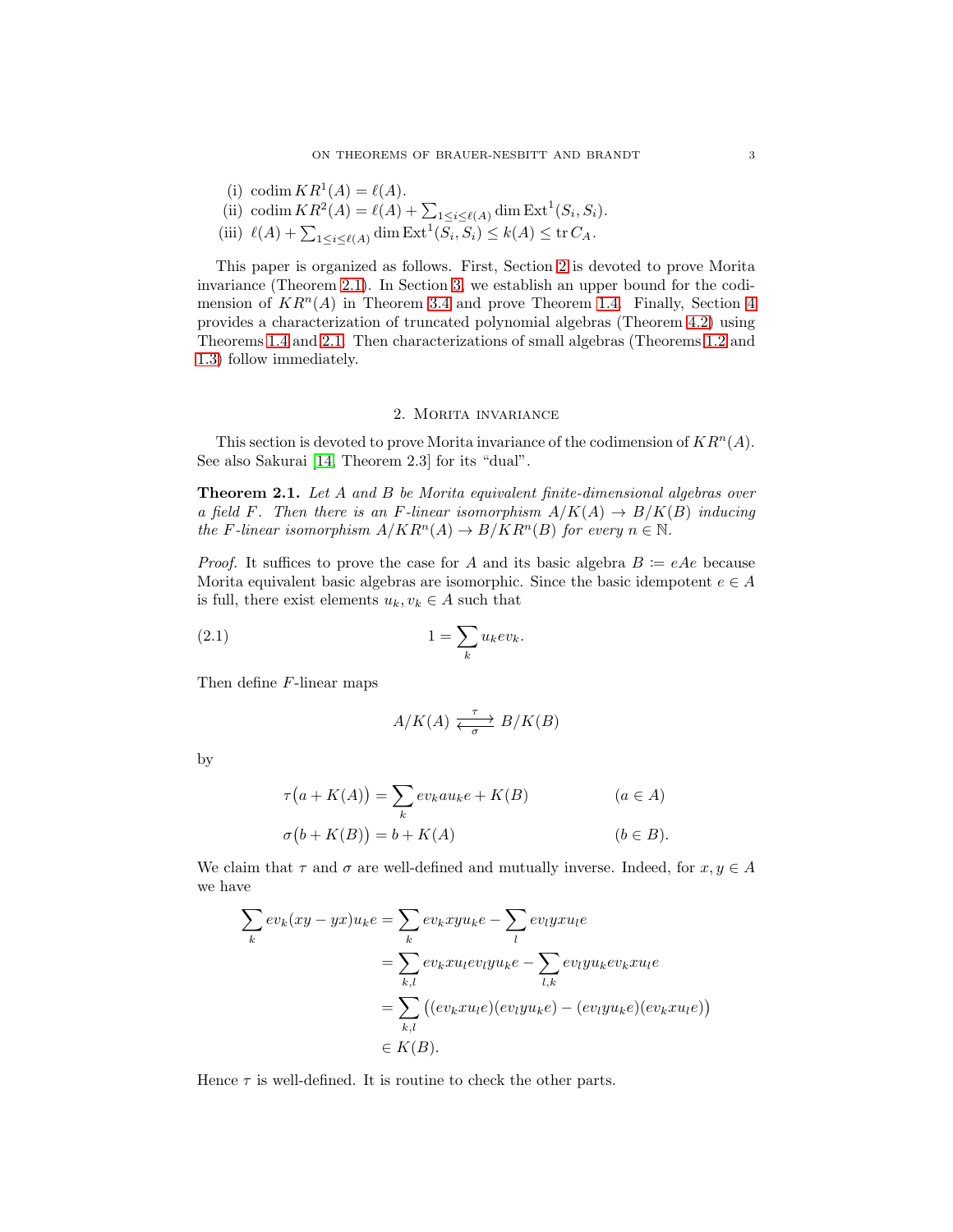These linear isomorphisms induce linear maps  $\tau_n$  and  $\sigma_n$  commuting the following diagram where  $\pi_{n,-}$  denotes the canonical epimorphism.

$$
A/K(A) \xleftarrow{\tau} B/K(B)
$$
  
\n
$$
\downarrow^{\pi_{n,A}} \qquad \downarrow^{\pi_{n,B}}
$$
  
\n
$$
A/KR^{n}(A) \xleftarrow{\tau_{n,-}} B/KR^{n}(B)
$$

<span id="page-3-0"></span>These maps are well-defined and diagram chase reveals that these maps are mutually inverse since  $\pi_{n,-}$  is an epimorphism.  $\Box$ 

## 3. Upper bound

In this section we establish an upper bound for the codimension of  $KR^n(A)$ , which extends the result of Otokita [\[13\]](#page-8-7) (Theorem [3.4\)](#page-4-0). As a corollary we prove Theorem [1.4.](#page-1-0)

**Notation 3.[1](#page-3-1).** For a basic<sup>1</sup> set of primitive idempotents  $\{e_i | 1 \le i \le \ell(A)\}\$  of A, set

$$
\mathrm{aCyc}(A) \coloneqq \sum_{\substack{1 \le i,j \le \ell(A) \\ i \ne j}} e_i A e_j \quad \text{and} \quad \mathrm{Cyc}^{\ge n}(A) \coloneqq \sum_{1 \le i \le \ell(A)} e_i \mathrm{Rad}^n(A) e_i.
$$

<span id="page-3-5"></span>**Lemma 3.2.** If  $A$  is basic then

$$
\sum_{1 \le i \le \ell(A)} \dim e_i A e_i / e_i \operatorname{Rad}^n(A) e_i = \operatorname{codim} \left( \operatorname{aCyc}(A) + \operatorname{Cyc}^{\ge n}(A) \right).
$$

Proof.

$$
\sum_{i} \dim e_{i} A e_{i} / e_{i} \operatorname{Rad}^{n}(A) e_{i}
$$
\n
$$
= \dim \sum_{i} e_{i} A e_{i} / \sum_{i} e_{i} \operatorname{Rad}^{n}(A) e_{i}
$$
\n
$$
= \dim \sum_{i,j} e_{i} A e_{j} / \left( \sum_{i \neq j} e_{i} A e_{j} + \sum_{i} e_{i} \operatorname{Rad}^{n}(A) e_{i} \right)
$$
\n
$$
= \operatorname{codim} (\operatorname{aCyc}(A) + \operatorname{Cyc}^{\ge n}(A)). \square
$$

<span id="page-3-6"></span><span id="page-3-2"></span>Proposition 3.3. If A is basic then the following statements are equivalent.

<span id="page-3-4"></span><span id="page-3-3"></span>(i) codim  $KR^n(A) = \sum_{1 \leq i \leq \ell(A)} \dim e_i A e_i / e_i \operatorname{Rad}^n(A) e_i.$ (ii)  $K(A) \subseteq aCyc(A) + Cyc^{\geq n}(A)$ .

Proof. First, note that

(3.1) 
$$
KR^{n}(A) \supseteq \mathbf{a}Cyc(A) + \mathbf{Cyc}^{\geq n}(A).
$$

[\(i\)](#page-3-2)  $\implies$  [\(ii\):](#page-3-3) By [\(3.1\)](#page-3-4) and Lemma [3.2,](#page-3-5) we have  $K(A) \subseteq KR^n(A) = aCyc(A) +$  $Cyc^{\geq n}(A)$ .

<span id="page-3-1"></span> $^{-1}$ See [\[1,](#page-8-8) p. 305].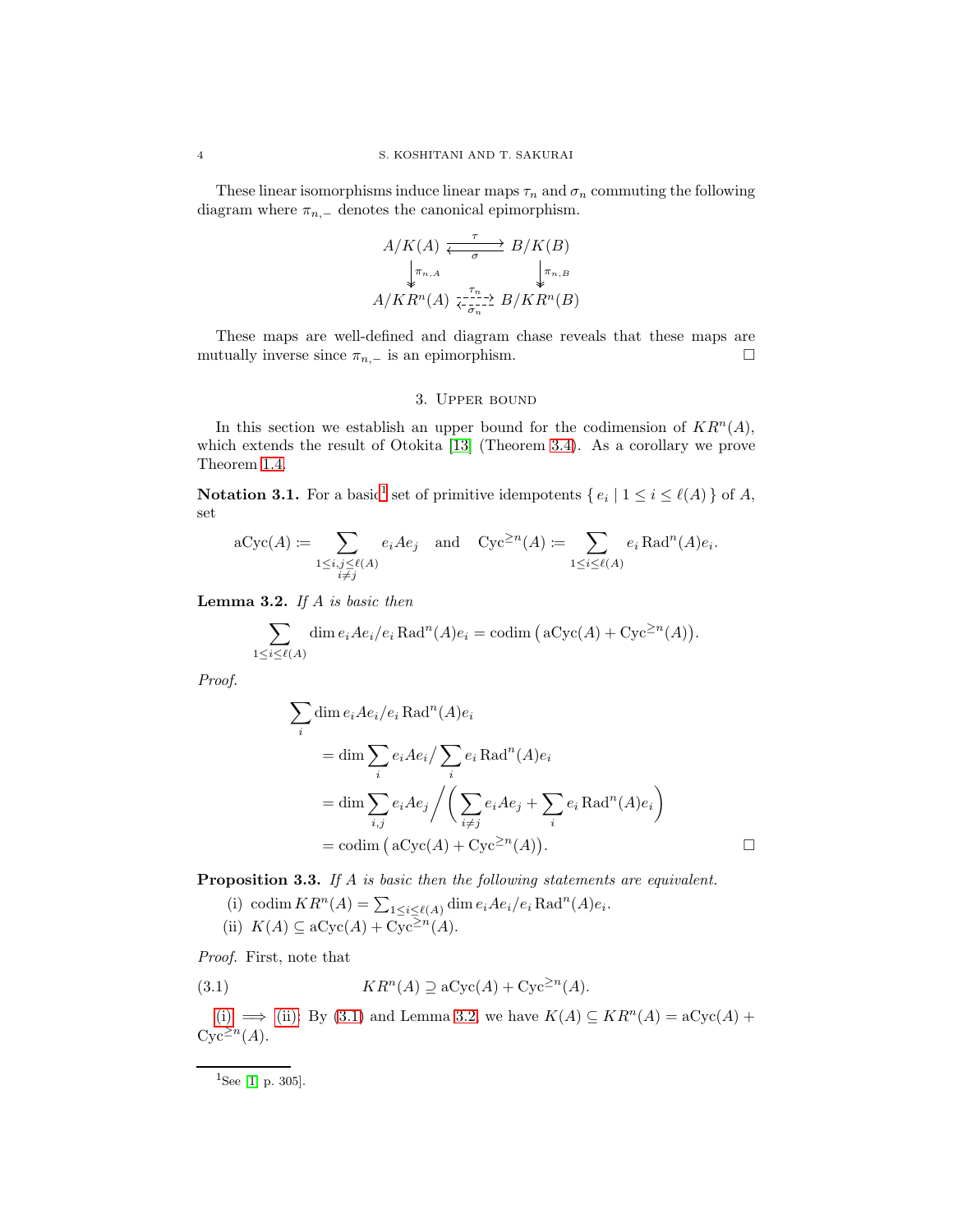[\(ii\)](#page-3-3)  $\implies$  [\(i\):](#page-3-2) By the hypothesis, we have the following.

$$
KR^{n}(A) \subseteq aCyc(A) + Cyc^{\ge n}(A) + Rad^{n}(A)
$$
  
=  $aCyc(A) + \sum_{i \ne j} e_i \text{Rad}^{n}(A)e_j + \text{Cyc}^{\ge n}(A) + \sum_{i} e_i \text{Rad}^{n}(A)e_i$   
=  $aCyc(A) + \text{Cyc}^{\ge n}(A)$ .

Then  $KR^n(A) = aCyc(A) + Cyc^{\geq n}(A)$  by [\(3.1\)](#page-3-4). Thus, by Lemma [3.2,](#page-3-5) we have

$$
\text{codim } KR^n(A) = \text{codim } (\text{aCyc}(A) + \text{Cyc}^{\geq n}(A))
$$

$$
= \sum_i \dim e_i A e_i / e_i \text{Rad}^n(A) e_i.
$$

<span id="page-4-0"></span>**Theorem 3.4** (See Otokita [\[13\]](#page-8-7) for blocks). Let  $\{e_i | 1 \le i \le \ell(A)\}\)$  be a basic set of primitive idempotents of A. Then the following holds for every  $n \in \mathbb{N}$ .

$$
\operatorname{codim} KR^n(A) \le \sum_{1 \le i \le \ell(A)} \dim e_i A e_i / e_i \operatorname{Rad}^n(A) e_i
$$

Furthermore, if the equality holds for some n then so does for every  $1 \le m \le n$ ; if the equality does not hold for some n then so does not for every  $m \geq n$ .

*Proof.* By Theorem [2.1,](#page-2-1) we can assume  $A$  is basic. We claim the map

(3.2)  

$$
\pi: \bigoplus_{1 \le i \le \ell(A)} e_i A e_i / e_i \operatorname{Rad}^n(A) e_i \to A / K R^n(A),
$$

$$
\sum_i (a_i + e_i \operatorname{Rad}^n(A) e_i) \mapsto \sum_i a_i + K R^n(A)
$$

is surjective. Let  $a + KR^n(A) \in A/KR^n(A)$ . Then we have the following.

$$
a + KR^n(A) = \sum_i e_i a e_i + KR^n(A) + \sum_{i \neq j} e_i a e_j + KR^n(A)
$$
  
= 
$$
\sum_i e_i a e_i + KR^n(A) + \sum_{i \neq j} (e_i a e_j - e_j e_i a) + KR^n(A)
$$
  
= 
$$
\sum_i e_i a e_i + KR^n(A)
$$
  
= 
$$
\pi \left( \sum_i e_i a e_i + e_i \operatorname{Rad}^n(A) e_i \right).
$$

Hence the proof of the inequality completes.

The latter statements follow from Proposition [3.3.](#page-3-6)

Proof of Theorem [1.4](#page-1-0). Since the last statement [\(iii\)](#page-2-2) is clear from [\(ii\)](#page-2-3) and Theorem [3.4,](#page-4-0) we prove [\(i\)](#page-2-4) and [\(ii\)](#page-2-3) in the following.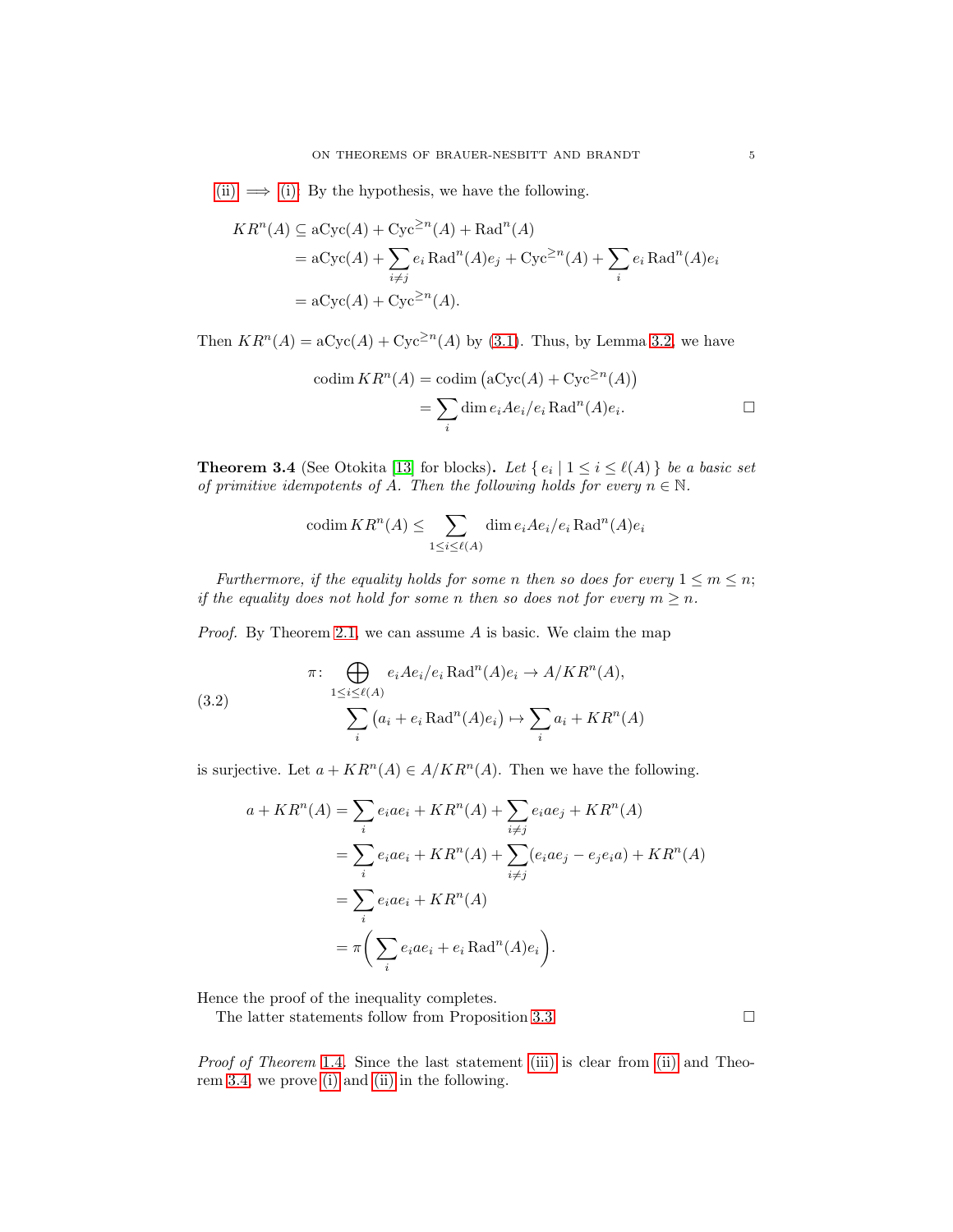We first claim that equality holds in Theorem [3.4](#page-4-0) for  $n \leq 2$ . By Theorem [2.1,](#page-2-1) we may assume that A is basic. Then we have

$$
K(A) = \sum_{i,j,s,t} [e_i A e_j, e_s A e_t]
$$
  
\n
$$
\subseteq \text{aCyc}(A) + \sum_{i,j} [e_i A e_j, e_j A e_i]
$$
  
\n
$$
= \text{aCyc}(A) + \sum_{i \neq j} [e_i A e_j, e_j A e_i] + \sum_i K(e_i A e_i)
$$
  
\n
$$
\subseteq \text{aCyc}(A) + \text{Cyc}^2(A) + \sum_i K(e_i A e_i)
$$
  
\n
$$
\subseteq \text{aCyc}(A) + \text{Cyc}^2(A) + \sum_i \text{Rad}^2(e_i A e_i)
$$
  
\n
$$
\subseteq \text{aCyc}(A) + \text{Cyc}^2(A).
$$

Now the claim follows from Proposition [3.3.](#page-3-6) Then we have the following.

$$
\begin{aligned}\n\text{codim}\,KR^1(A) &= \sum_i \dim e_i A e_i / e_i \,\text{Rad}(A) e_i \\
&= \ell(A); \\
\text{codim}\, KR^2(A) &= \sum_i \dim e_i A e_i / e_i \,\text{Rad}^2(A) e_i \\
&= \sum_i \dim e_i A e_i / e_i \,\text{Rad}(A) e_i \\
&\quad + \sum_i \dim e_i \,\text{Rad}(A) e_i / e_i \,\text{Rad}^2(A) e_i \\
&= \ell(A) + \sum_i \dim \text{Ext}^1(S_i, S_i).\n\end{aligned}
$$

<span id="page-5-0"></span>Notes 3.5. [\(i\)](#page-2-4) If  $F$  is an algebraically closed field of positive characteristic  $p$ , a well-known theorem of Brauer [\[3,](#page-8-9) (3A)] states

$$
\ell(A) = \operatorname{codim} T(A)
$$

where

$$
T(A) := \{ a \in A \mid a^{p^n} \in K(A) \text{ for some } n \in \mathbb{N} \}.
$$

Since  $T(A) = KR^{1}(A)$  by Külshammer [\[8,](#page-8-5) Lemma B], Theorem [1.4](#page-1-0)[\(i\)](#page-2-4) follows in this case. In fact, the part [\(i\)](#page-2-4) is certainly not our contribution although is is sometimes stated only for positive characteristic case; It can be found, among others, in [\[11,](#page-8-4) Proposition I.13.3(i)].

[\(ii\)](#page-2-3) Okuyama [\[12\]](#page-8-10) proves essentially the same statement of Theorem [1.4](#page-1-0)[\(ii\)](#page-2-3) for a block of a finite group algebra over an algebraically closed field of positive characteristic. (See also Koshitani [\[7\]](#page-8-11), which is written in English.)

[\(iii\)](#page-2-2) The inequality  $\ell(A) + \sum_{1 \leq i \leq \ell(A)} \dim \text{Ext}^1(S_i, S_i) \leq k(A)$  is an extension of Brandt [\[2,](#page-8-3) Theorem B]. (For a symmetric algebra, it can be proved that the equality holds if and only if its Loewy length is at most two. See also [\[14,](#page-8-6) Lemma 2.1].) For a block B of a finite group algebra, the inequality  $k(B) \leq \text{tr } C_B$  is a direct consequence of  $C_B = {}^t D_B \cdot D_B$  where  $D_B$  is the decomposition matrix of B. See also Külshammer-Wada [\[10\]](#page-8-12) for refinements in this case.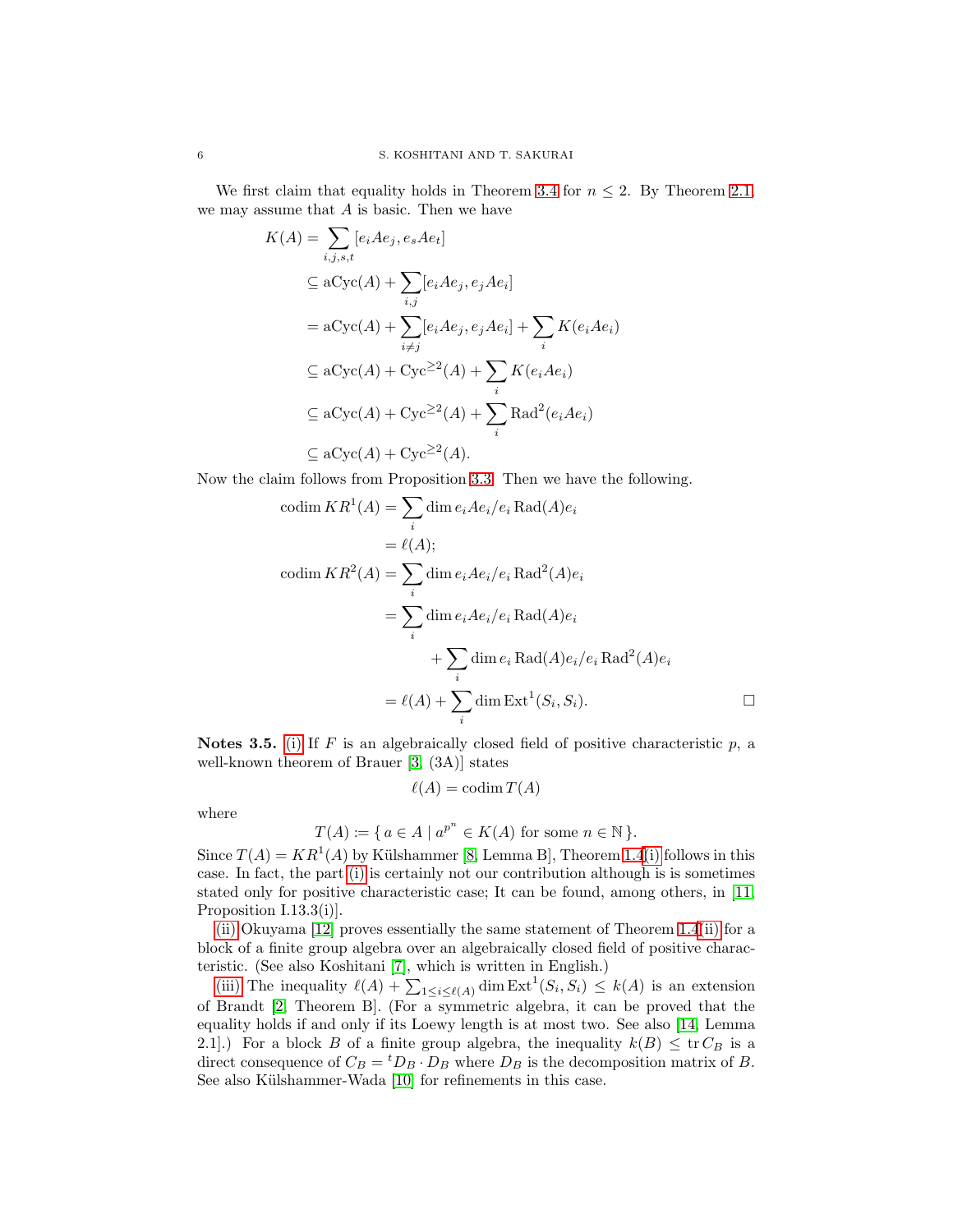Corollary 3.6. For a radical square zero algebra A over a splitting field, we have  $k(A) = \text{tr } C_A$ .

*Proof.* It suffices to prove  $k(A) \geq \text{tr } C_A$  by Theorem [1.4](#page-1-0)[\(iii\).](#page-2-2)

$$
k(A) \ge \ell(A) + \sum_{i} \dim \text{Ext}^{1}(S_{i}, S_{i}) \qquad \text{(By Theorem 1.4(iii))}
$$

$$
= \ell(A) + \sum_{i} \dim e_{i} \text{Rad}(A)e_{i} \qquad \text{(By Rad}^{2}(A) = 0)
$$

$$
= \sum_{i} (1 + \dim e_{i} \text{Rad}(A)e_{i})
$$

$$
= \sum_{i} \dim e_{i} A e_{i} = \text{tr } C_{A}.
$$

# 4. Small algebras

<span id="page-6-0"></span>This section provides a characterization of truncated polynomial algebras  $F[X]/(X^n)$ using Theorems [1.4](#page-1-0) and [2.1.](#page-2-1) Then characterizations of small algebras (Theorems [1.2](#page-1-1) and [1.3\)](#page-1-2) follow immediately.

<span id="page-6-4"></span>**Lemma 4.1.** Let  $n \in \mathbb{N}$ . Then the following statements are equivalent.

- (i) A is isomorphic to  $F[X]/(X^n)$ .
- (ii) A is n-dimensional basic local Nakayama algebra.

<span id="page-6-2"></span><span id="page-6-1"></span>**Theorem 4.2.** Let  $n \in \mathbb{N}$  and suppose that F is a splitting field for A. Then the following statements are equivalent.

- <span id="page-6-3"></span>(i) A is Morita equivalent to  $F[X]/(X^n)$ .
- (ii)  $k(A) = n$ , codim  $KR^2(A) \le 2$ , and  $\ell(A) = 1$ .

*Proof.* [\(i\)](#page-6-2)  $\implies$  [\(ii\):](#page-6-3) Clear by Theorem [2.1.](#page-2-1)

[\(ii\)](#page-6-3)  $\implies$  [\(i\):](#page-6-2) We may assume A is basic. Since  $\ell(A) = 1$ , we have the unique simple right A-module  $S \coloneqq A / \text{Rad}(A)$ . By Theorem [1.4,](#page-1-0)

$$
\dim \text{Rad}(A) / \text{Rad}^2(A) = \dim \text{Ext}^1(S, S)
$$
  
=  $\ell(A) + \dim \text{Ext}^1(S, S) - \ell(A)$   
=  $\operatorname{codim} KR^2(A) - \operatorname{codim} KR^1(A)$   
 $\leq 2 - 1 = 1.$ 

Thus A is a basic local Nakayama algebra. By Lemma [4.1,](#page-6-4) we have  $A \cong F[X]/(X^m)$ for some  $m \in \mathbb{N}$ . Since A is commutative,

$$
n = \operatorname{codim} K(A) = \dim A = \dim F[X]/(X^m) = m.
$$

Therefore  $A \cong F[X]/(X^n)$ .

*Proof of Theorem* [1.2](#page-1-1). [\(i\)](#page-1-3)  $\implies$  [\(ii\):](#page-1-4) Clear from Theorem [2.1.](#page-2-1) [\(ii\)](#page-1-4)  $\implies$  [\(i\):](#page-1-3) Clear from Theorem [4.2.](#page-6-1)

*Proof of Theorem* [1.3](#page-1-2). [\(i\)](#page-1-5)  $\implies$  [\(ii\):](#page-1-6) Clear from Theorem [2.1.](#page-2-1) [\(ii\)](#page-1-6)  $\implies$  [\(i\):](#page-1-5) Clear from Theorem [4.2.](#page-6-1)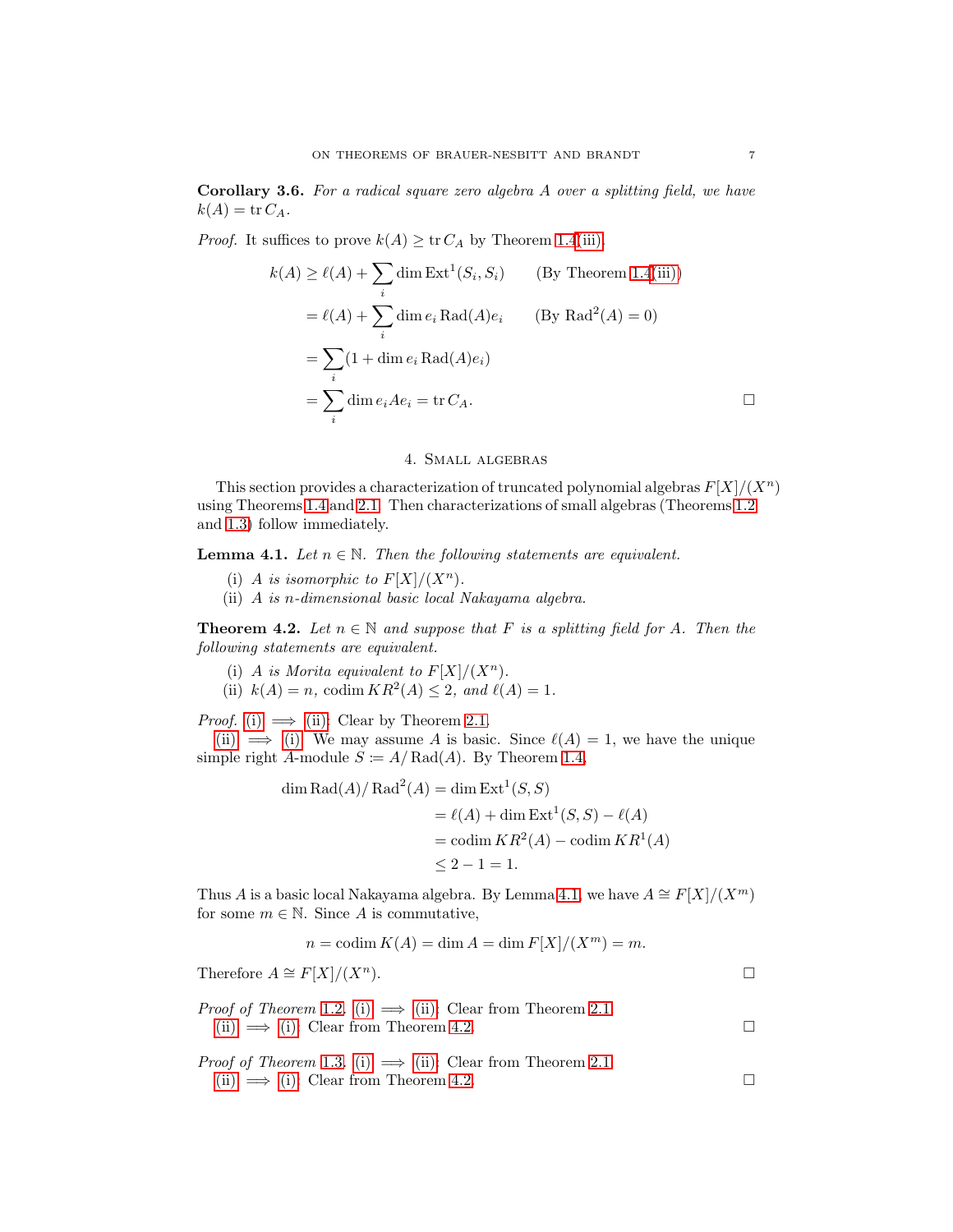Notes 4.3. Consider the four-dimensional basic local Frobenius algebra defined by

$$
A_q := F\langle X, Y \rangle / (X^2, Y^2, XY - qYX) \qquad (q \in F \setminus \{0, 1\}).
$$

Since  $A_q$  is non-commutative, we have  $k(A_q) = 3$  by Theorems [1.2](#page-1-1) and [1.3.](#page-1-2) Hence, we may have infinitely many non-equivalent finite-dimensional algebras A with  $k(A) = 3$  and  $\ell(A) = 1$  unlike the case  $k(A) = 1, 2$ . (This is because  $A_q \cong A_r$  if and only if  $\{q^{\pm 1}\} = \{r^{\pm 1}\}\$ for  $q, r \in F \setminus \{0\}$ . See [\[15,](#page-8-13) p. 865].)

<span id="page-7-2"></span>**Notes 4.4.** Consider the *n*-Kronecker algebra — the path algebra  $FQ_n$  of the n-Kronecker quiver  $Q_n$  defined by

$$
\circ \overbrace{\cdot \atop \alpha_n}^{\alpha_1} \circ
$$

.

Then  $k(FQ_n) = \ell(FQ_n) = 2$ . Hence, we have infinitely many non-equivalent finite-dimensional algebras A with  $k(A) = \ell(A) = 2$ .

We have determined small algebras in Theorems [1.2](#page-1-1) and [1.3.](#page-1-2) The other extreme case is that the algebra A with  $k(A) = \ell(A)$ . These algebras are close to be semisimple to some extent.

<span id="page-7-4"></span><span id="page-7-3"></span>**Proposition 4.5.** Suppose that  $F$  is a splitting field for  $A$ . Then the following statements are equivalent.

<span id="page-7-5"></span>(i) 
$$
k(A) = \ell(A)
$$
  
(ii) Rad $(A) \subseteq K(A)$ 

In particular,  $k(A) = \ell(A)$  holds if A is semisimple. The converse also holds if A is symmetric, commutative, or local.

*Proof.* [\(i\)](#page-7-4)  $\iff$  [\(ii\):](#page-7-5) Evidently  $k(A) = \ell(A)$  if and only if  $K(A) = KR^1(A)$ , i.e.,  $\text{Rad}(A) \subseteq K(A).$ 

Symmetric case: Assume A is symmetric with a symmetrizing form  $\tau: A \to F$ and  $k(A) = \ell(A)$ . Then  $\text{Rad}(A) \subseteq K(A) \subseteq \ker \tau$ . Hence we have  $\text{Rad}(A) = 0$ .

Commutative case: Assume A is commutative and  $k(A) = \ell(A)$ . Then Rad(A)  $\subseteq$  $K(A) = 0.$ 

Local case: Assume A is local and  $k(A) = \ell(A)$ . Then  $k(A) = \ell(A) = 1$  and A is Morita equivalent to F by Theorem [1.2.](#page-1-1) Hence we have  $Rad(A) = 0$ .

# Appendix A. The Chlebowitz theorem

<span id="page-7-0"></span>Chlebowitz already studied similar problems and she proved the following stronger facts, which are essentially extensions of the previous works [\[9,](#page-8-14) [6\]](#page-8-15) to non-symmetric cases.

<span id="page-7-1"></span>**Theorem A.1** (Chlebowitz [\[5\]](#page-8-16)). Let A be a finite-dimensional local algebra over an algebraically closed field. Then the following holds.

- (i) If  $k(A) \leq 3$  then dim  $A \leq 4$ .
- (ii) If  $k(A) = 4$  then dim  $A \leq 10$ .
- (iii) If  $k(A) = 5$  and dim Rad(A)/Rad<sup>2</sup>(A)  $\leq 2$  then dim  $A \leq 12$ .